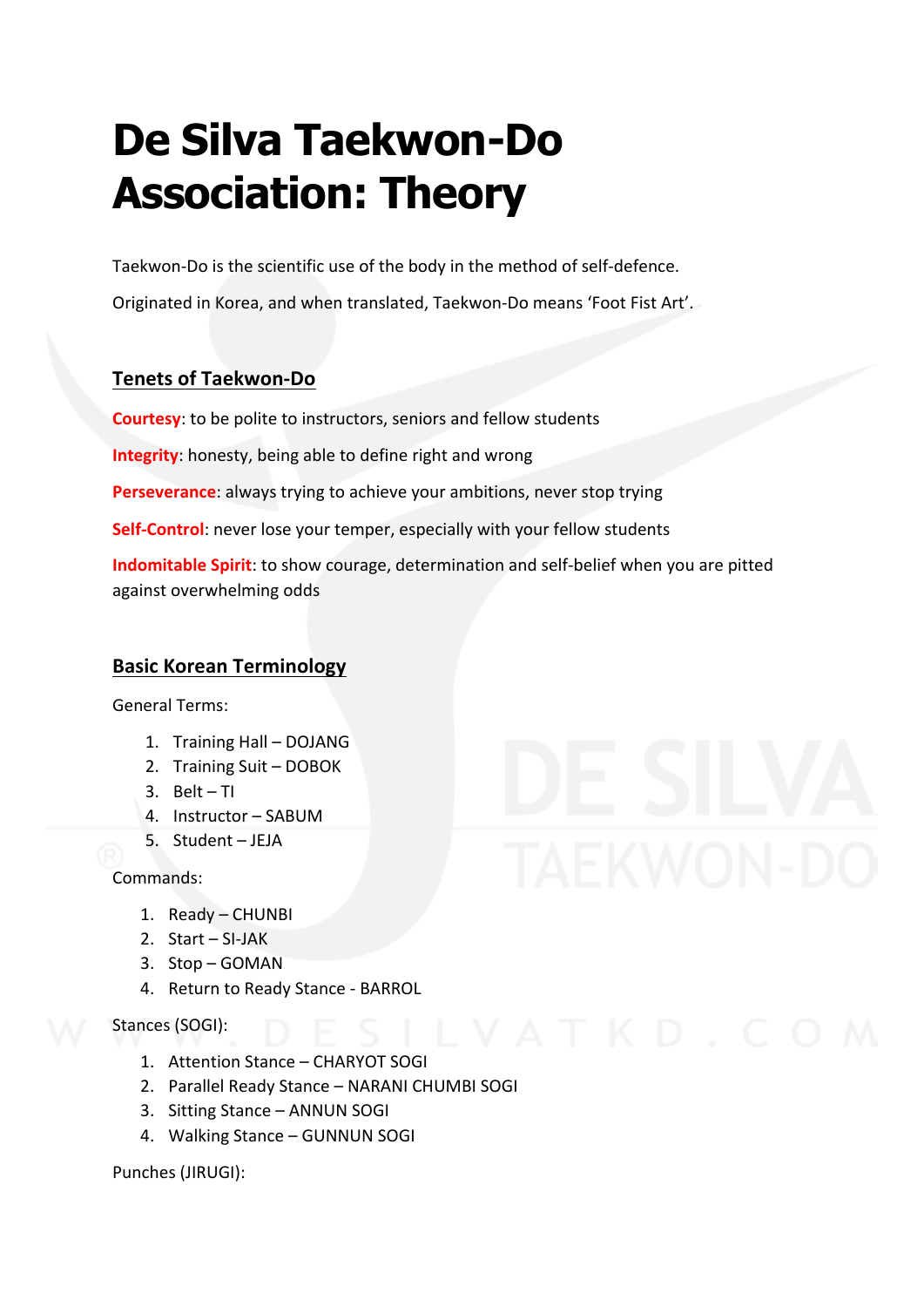- 1. Obverse Punch BARO JIRUGI
- 2. Reverse Punch BANDAE JIRUGI

Blocks (MAKGI):

- 1. Inner Forearm Block AN PALMOK MAKGI
- 2. Outer Forearm Block BAKAT PALMOK MAKGI

Kicks (CHAGI):

- 1. Front Rising Kick AP CHA OLLIGI
- 2. Front Kick AP CHAGI
- 3. Side Kick YOP CHAGI
- 4. Turning Kick DOLLOYO CHAGI

Parts of the Body Sections:

**Low** – NAJUNDE

**Middle** – KAUNDE

**High** – NOPUNDE

**Foot Parts (HABANSIN)** 



- 1. Reverse Foot Sword BALKAL DUNG
	- a. Foot position for inward crescent kick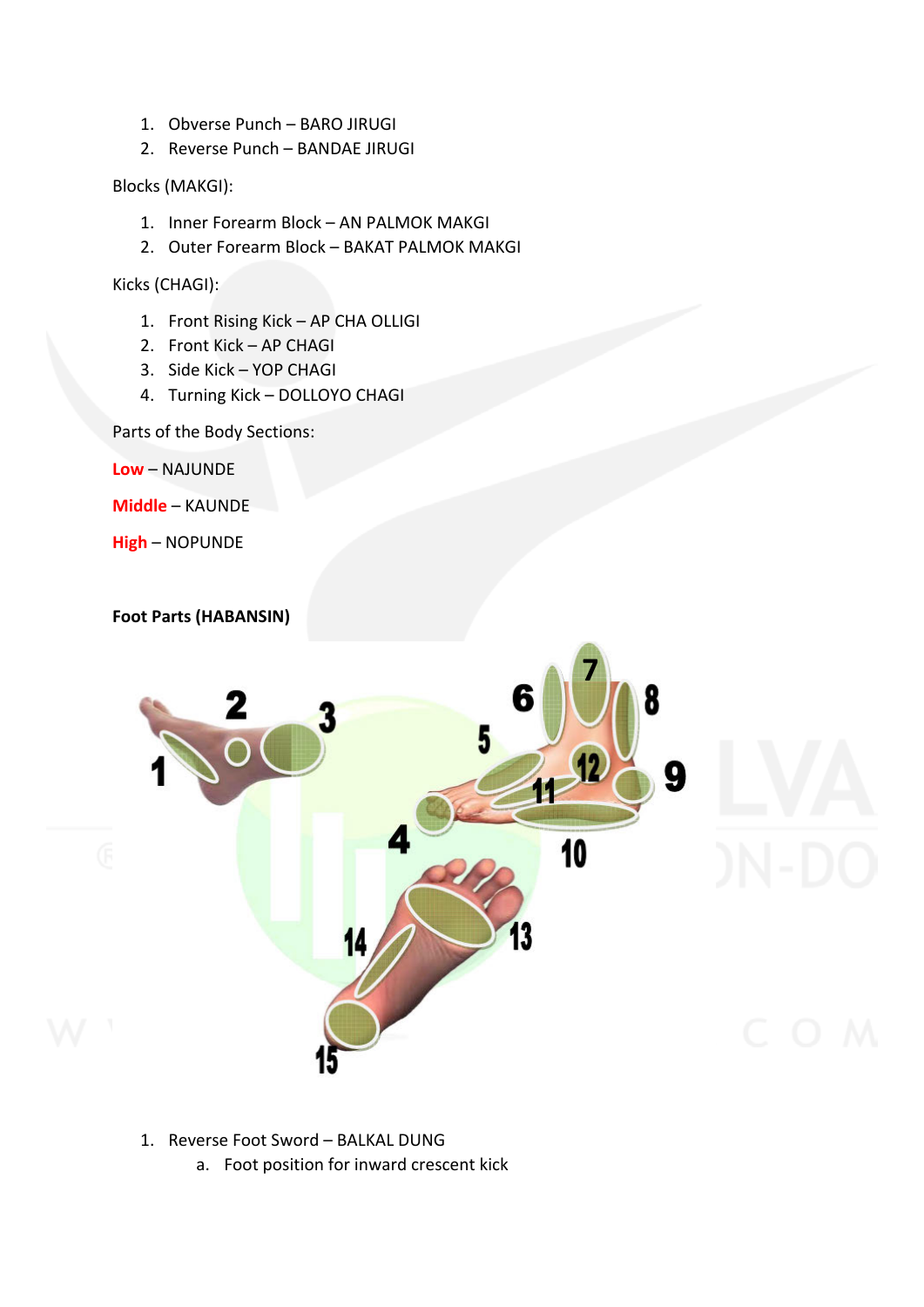- 2. Inner Ankle Joint AN BALMOK GWANJOL
- 3. Inner Tibia AN GYUNGOL
- 4. Toes BALKUT
- 5. Instep BALDUNG
	- a. Foot position used for a sparring turning kick
- 6. Tibia GYNUGOL
- 7. Outer Tibia BAKAT GYNUGOL
- 8. Achilles Tendon
- 9. Back Heel DWITCHOOK
	- a. Foot position used for hooking kick, reverse turning kick and downward kick
- 10. Foot sword BALKAL
	- a. Foot position used for side kick
- 11. Side Instep YOP BALDUNG
	- a. Foot position used for blocking
- 12. Outer Ankle Joint BAKAT BALMOK GWANJOL
- 13. Ball of the Foot APKUMCHI
	- a. Foot position used for front snap kick and turning kick
- 14. Side sole YOP BAL BADOK
- 15. Back Sole DWITKUMCHI
	- a. Foot position for back kick

### **Hand Parts (SANGBANSIN)**



Side Fist - YOP JOOMUK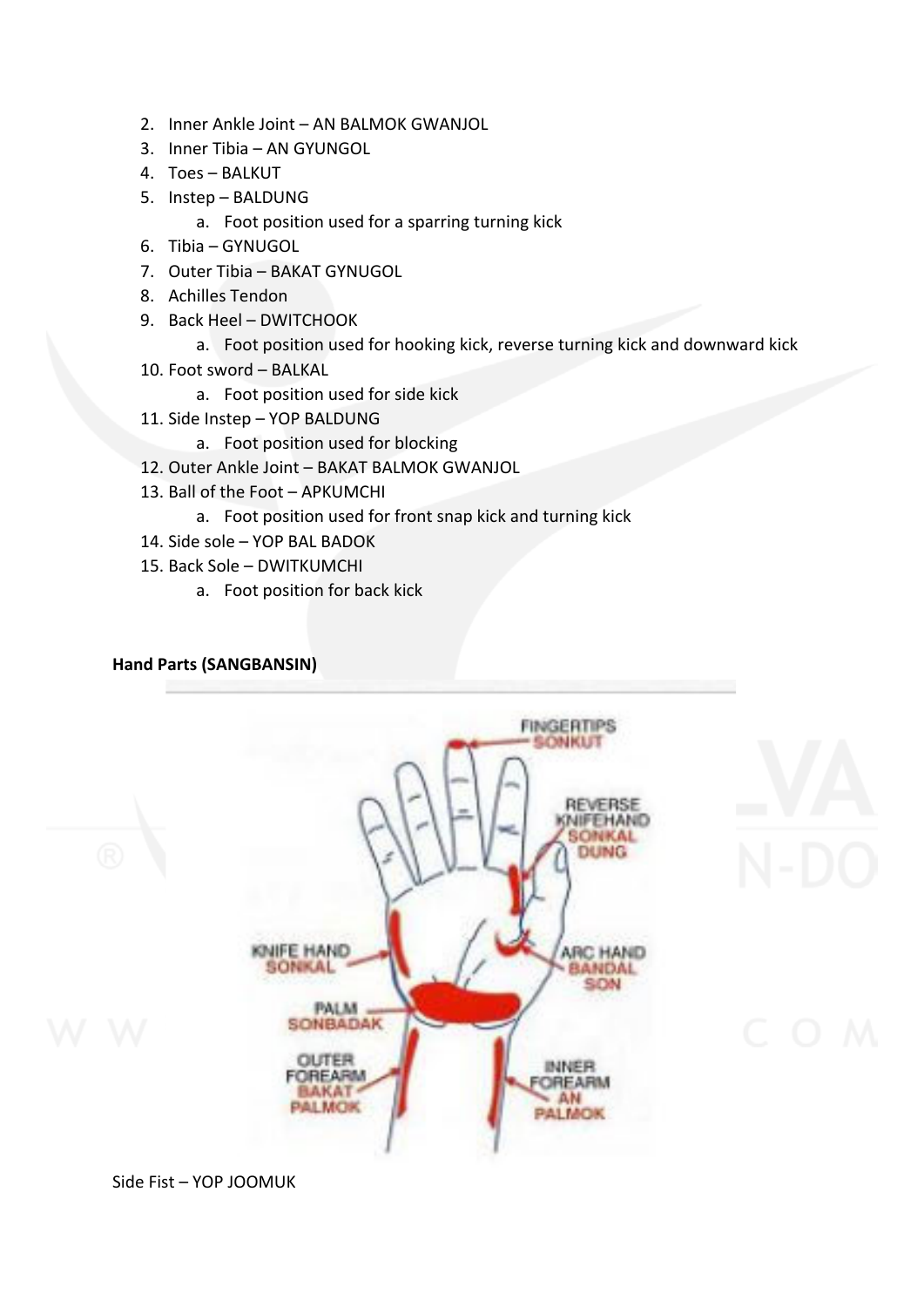Fore Fist - AP JOOMUK

Back Fist - DUNG JOOMUK

### **Counting to Ten in Korean**

One - HANNA

Two - DOOL

Three - SETH

Four - NETH

Five - DASUAL

Six - YASUAL

Seven - ILGOP

Eight - YODOLL

Nine - AHOP

Ten- YOLL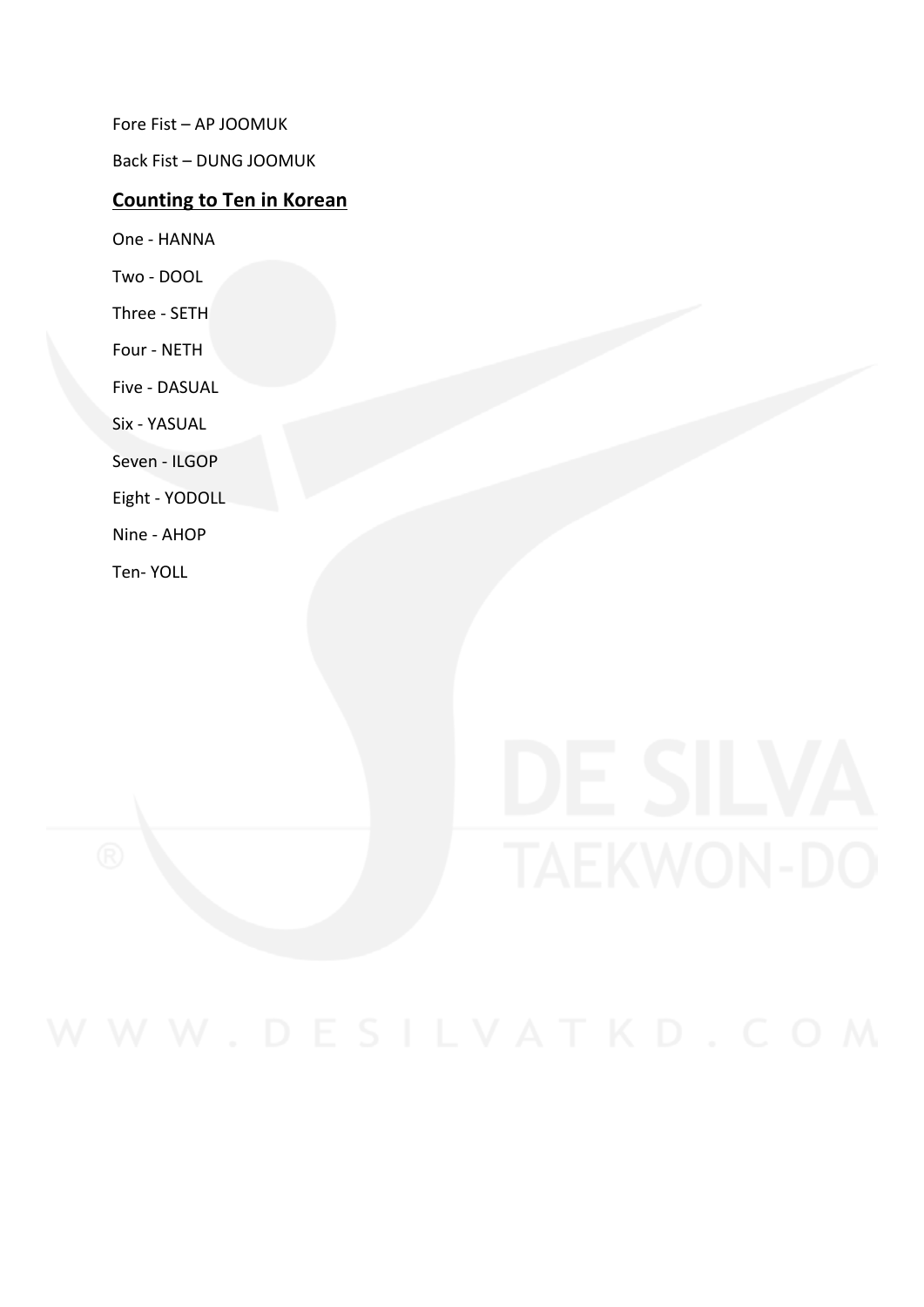### Theory for 9<sup>th</sup> Kup Grading

### **Pattern**: Chon-Ji

**Pattern Meaning:** Chon-Ji literally means heaven and earth. In the orient it is interpreted as the creation of the world or the beginning of human history, therefore it is the initial pattern played by the beginner. The pattern consists of two similar parts, one to represent heaven and the other to represent the earth.

**Number of movements: 19 moves** 

**Meaning of White Belt:** the beginning student who has no previous knowledge of Taekwon-Do.

**Meaning of Yellow Belt**: signifies earth, from which a plant sprouts and takes root as the Taekwon-Do foundation is being laid.

### **New Terminology**:

General Term:

- Pattern TUL
- Strike TAFRIGI

Parts of the Body:

Ball of Foot – AP KUMCHI

Stances: 

 $\bullet$  L-Stance – NIUNJA SOGI

Defensive Moves:

• Rising Block - CHOOKYO MAKGI

- High Section Obverse Punch NOPUNDE BARO JIRGUI
- $\bullet$  Front Snap Kick AP CHA BUSIGI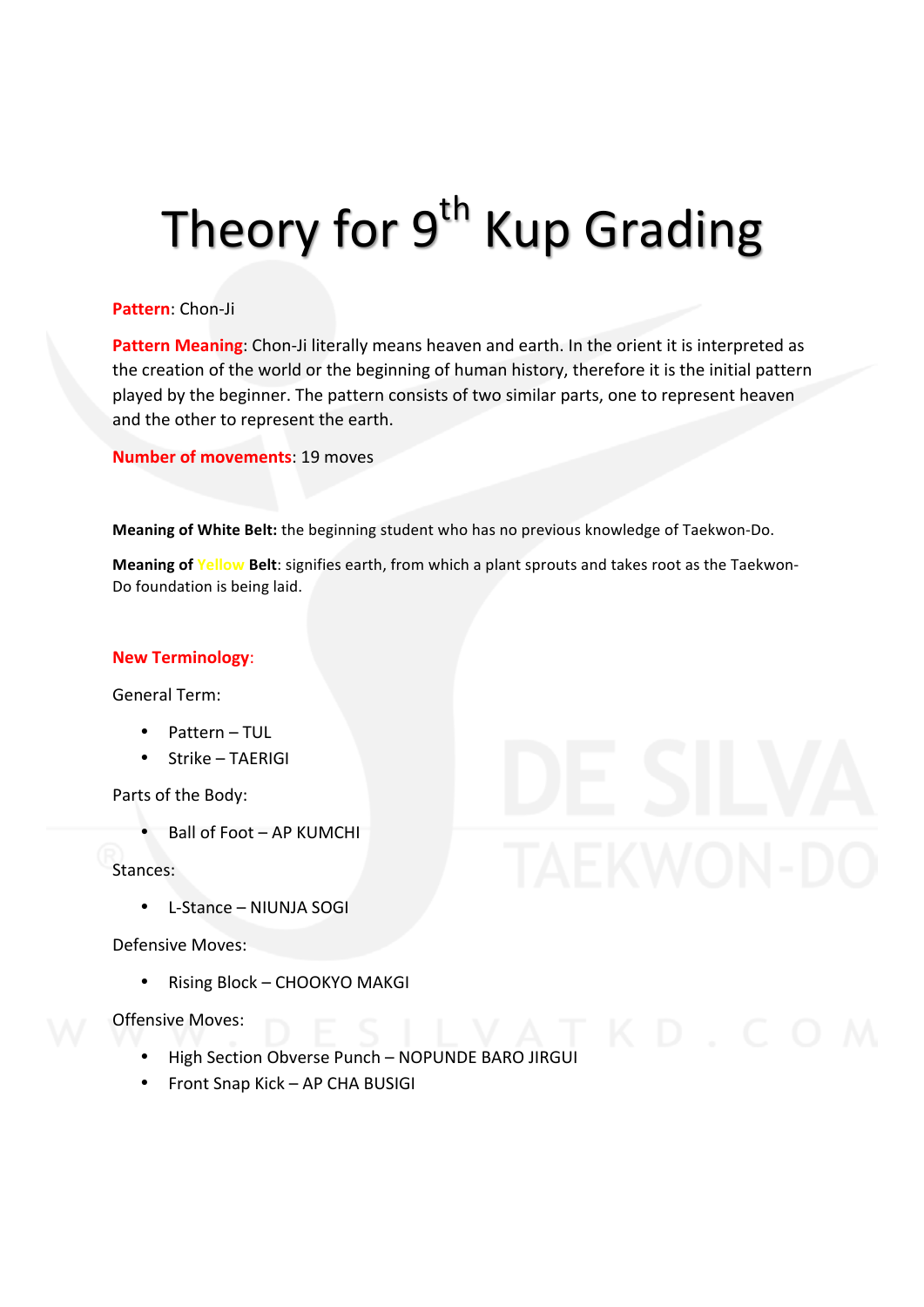## Theory for 8<sup>th</sup> Kup Grading

### **Pattern**: Dan-Gun

Pattern Meaning: Dan-Gun is named after the holy Dan Gun, the legendary founder of Korea in the year 2333 B.C.

### **Number of movements: 21 moves**

**Meaning of Yellow Belt**: signifies earth, from which a plant sprouts and takes root as the Taekwon-Do foundation is being laid.

**Meaning of Green Belt**: signifies the plant's growth as Taekwon-Do skills begin to develop.

### **New Terminology:**

General Terms: 

- Inward ANAERO
- Outward BAKAERO
- Upward OLLYO
- Downward NAERYO

Defensive Moves:

- Knifehand Guarding Block SONKAL DAEBI MAKGI
- Twin Forearm Block SANG PALMOK MAKGI

- High Knifehand Strike NOPUNDE SONKAL TAERIGI
- Middle Reverse Punch KAUNDE BANDAE IIRUGI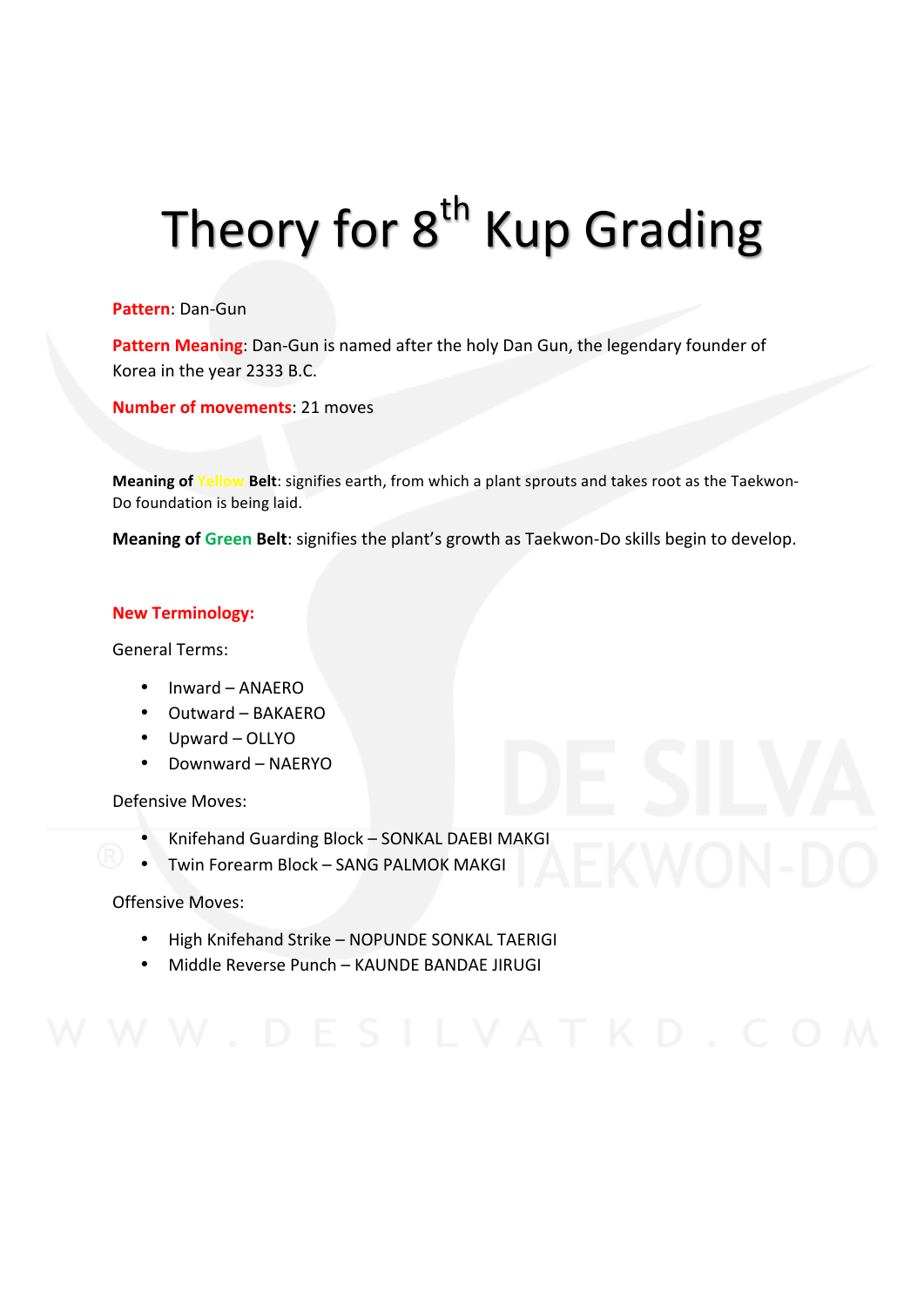## Theory for  $7<sup>th</sup>$  Kup Grading

**Pattern**: Do-San 

**Pattern Meaning**: Do-San is the pseudonym of the patriot Ahn Ch'ang Ho (1876-1938). Who devoted his entire life furthering the education of Korea and its independence movement.

**Number of movements: 24 moves** 

**Meaning of Yellow Belt**: signifies earth, from which a plant sprouts and takes root as the Taekwon-Do foundation is being laid.

**Meaning of Green Belt**: signifies the plant's growth as Taekwon-Do skills begin to develop.

### **New Terminology:**

General Terms:

- $Kick CHAGI$
- Thrust TULGI
- $\bullet$  Straight SON

Parts of the Body:

- Footsword – BALKAL
- Ball of the Foot APKUMCHI
- Fingertips SONKUT

### Defensive Moves:

- High Outer Forearm Block NOPUNDE BAKAT PALMOK MAKGI
- Wedging Block HECHYO MAKGI
- Release Move JAPPYOLSOL TAE

- Backfist Strike DUNG JOOMUK TAERIGI
- Side Kick YOP CHAGI
- Straight Fingertip Thrust SUN SONKUT TULGI
- Turning Kick DOLLYO CHAGI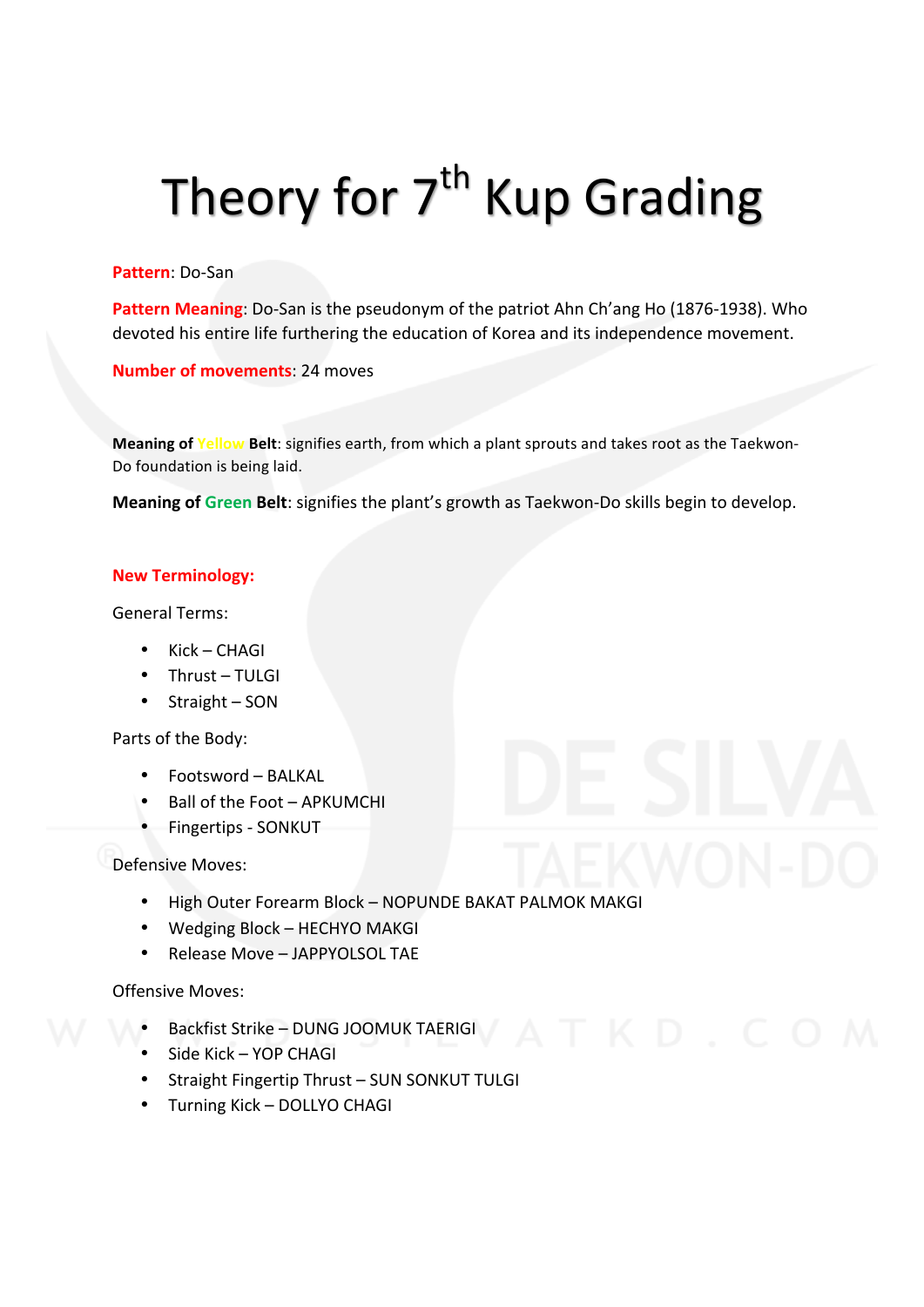# Theory for 6<sup>th</sup> Kup Grading

### **Pattern**: Won-Hyo

**Pattern Meaning:** Won-Hyo was the noted monk who introduced Buddhism to the Silla dynasty in the year 686 A.D.

**Number of movements: 28 moves** 

**Meaning of Green Belt**: signifies the plant's growth as Taekwon-Do skills begin to develop.

**Meaning of Blue Belt**: signifies the heaven towards which the plant matures into a towering tree as training in Taekwon-Do progresses.

#### **New Terminology:**

General Terms: 

Back – DWIT

Parts of the Body:

- Foot Parts HABANSIN
- Hand Parts SANGBANSIN
- $\bullet$  Flbow PALKUP

#### Stances:

- Bending Stance GUBURYO SOGI
- Fixed Stance GOJONG SOGI
- Closed Ready Stance A MOA CHUNBI SOGI A

#### Defensive Moves:

- Forearm Guarding Block PALMOK DAEBI MAKGI
- Circular Block DOLLYMIO MAKGI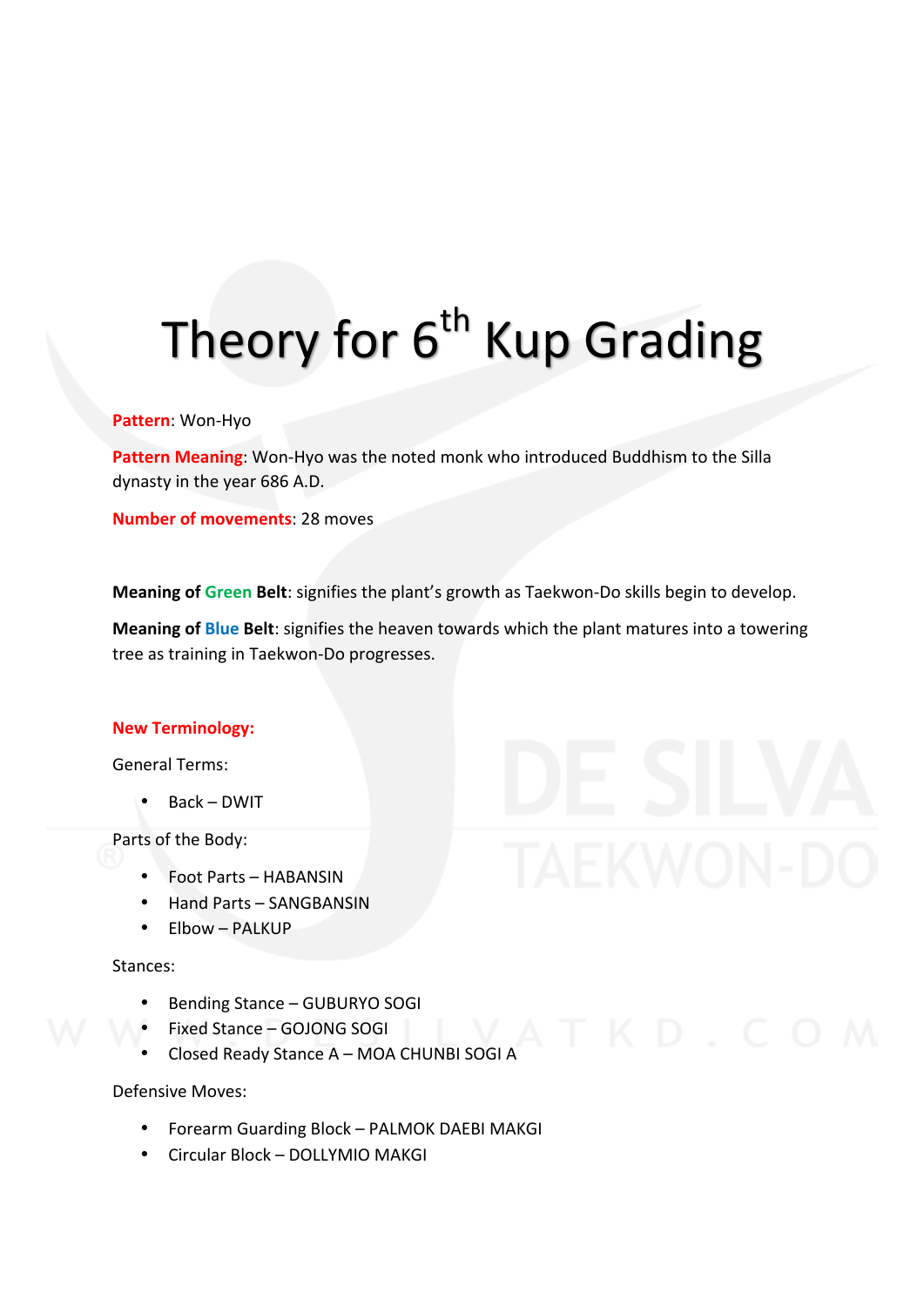Offensive Moves:

• Inward Elbow Strike – ANAERO SONKAL TAERIGI

## Theory for 5<sup>th</sup> Kup Grading

### **Pattern**: Yul-Gok

**Pattern Meaning:** Yul-Gok is the pseudonym of the great philosopher and scholar Yi I (1536-1584) nicknamed the "Confucius of Korea". The 38 movements of this pattern refer to his birthplace on the 38 degree latitude and the diagram means scholar.

**Number of movements: 38 moves** 

**Meaning of Green Belt**: signifies the plant's growth as Taekwon-Do skills begin to develop.

**Meaning of Blue Belt**: signifies the heaven towards which the plant matures into a towering tree as training in Taekwon-Do progresses.

#### **New Terminology**:

General Terms: 

• Jumping – TWIGI

Parts of the Body:

- Arc Hand BANDALSON
- Back Sole DWIT KUMCHI
- Back Heel DWIT CHOOK

#### Stances:

X-stance – KYOCHA SOGI

Defensive Moves:

- Double Forearm Block DOO PALMOK MAKGI
- Hooking Block – GOLCHO MAKGI
- Twin Knifehand Block SANG SONKAL MAKGI

- Twin Upset Punch SANG DWIJIBO JIRUGI
- Hooking Kick GOLCHO CHAGI
- Reverse Turning Kick BANDAE DOLLYO CHAGI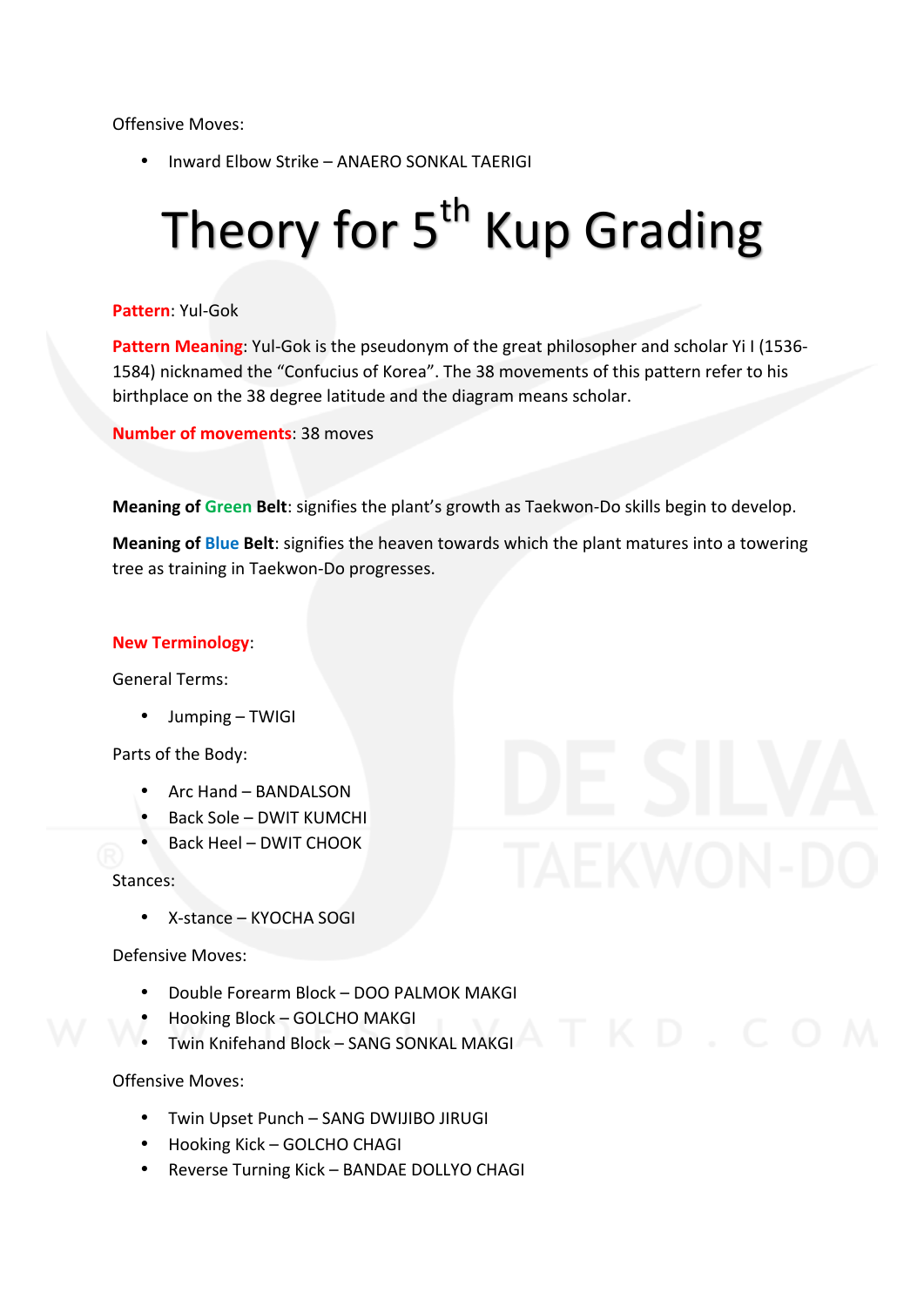- Front Elbow Strike AP PALKUP TAERIGI
- Flat Fingertip Thrust OPUN SONKUT TULGI

## Theory for  $4<sup>th</sup>$  Kup Grading

### **Pattern**: Joong-Gun

**Pattern Meaning:** Joong-Gun is named after the patriot Ahn Joong-Gun who assassinated Hiro-Bumi Ito, the first Japanese governor general of Korea, known as the man who played the leading role in the Korea-Japan merger. The 32 movements of this pattern refer to Mr Ahn's age when he was execute in Lui-Shung prison in 1910.

**Number of Movements: 32 moves** 

**Meaning of Blue Belt**: signifies the heaven towards which the plant matures into a towering tree as training in Taekwon-Do progresses.

**Meaning of Red Belt**: signifies danger, cautioning the student to exercise control, whilst warning the opponent to stay away.

### **New Terminology**:

Parts of the Body:

- Reverse Knifehand SONKAL DUNG
- Side Sole YOP BALBADAK

Stances: 

- Closed Ready Stance B MOA CHUNBI SOGI B
- Rear Foot Stance DWIT BAL SOGI
- Low Stance NACHUO SOGI

Defensive Moves: 

- U-Shape Block DIGUTCHA MAKGI
- Reverse Knifehand Block SONKAL DUNG MAKGI
- Rising X-Fist Block KYOCHA JOOMUK CHOOKYO MAKGI

- $\bullet$  Angle punch KIOKJA JIRUGI
- Upper Elbow Strike WI PALKUP TAERIGI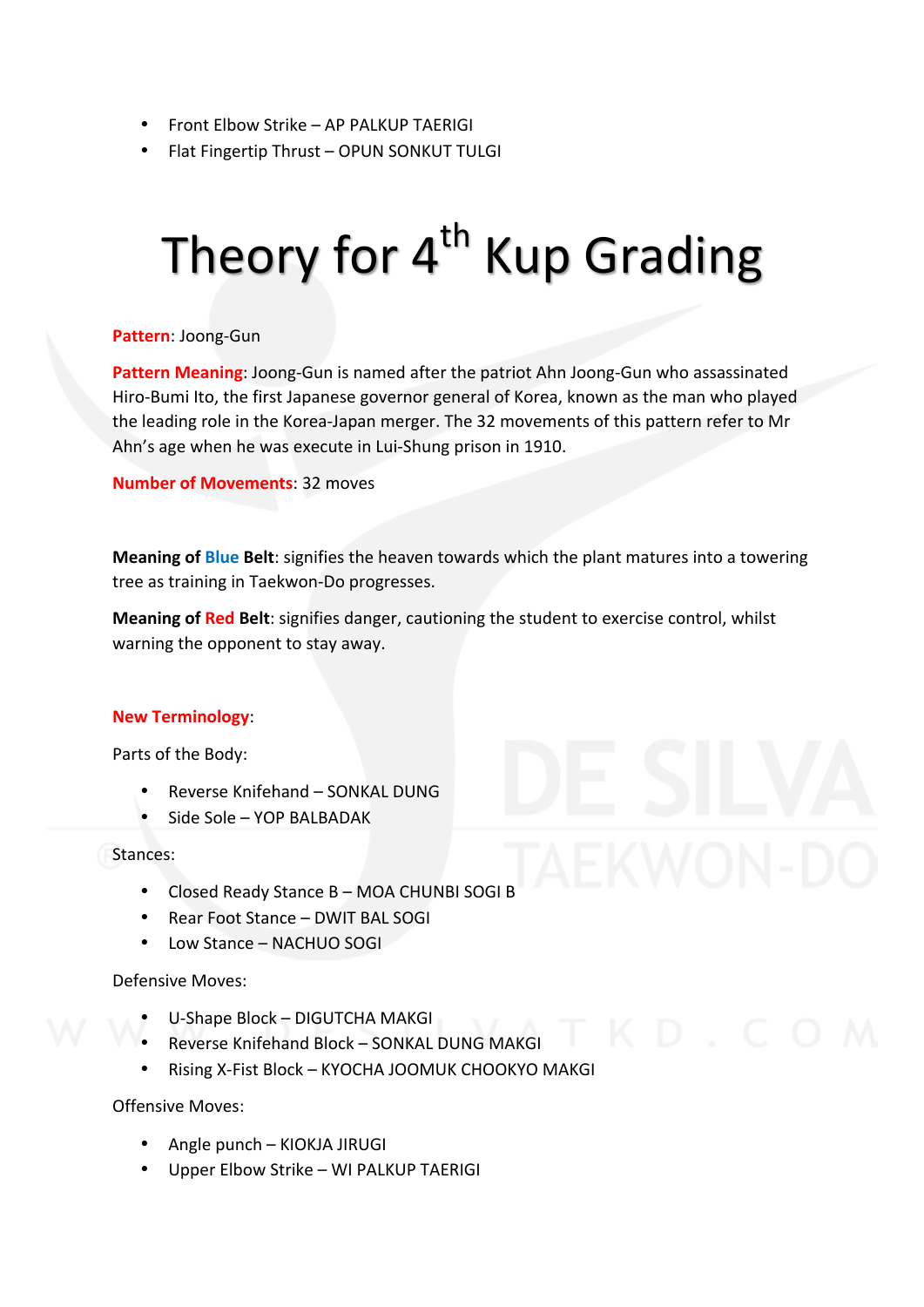- Downward kick NAERYO CHAGI
- Pressing Kick NOLLYO CHAGI
- Side Thrust Kick YOP CHA TULGI
- Reverse Turning Hooking Kick BANDAE DOLLYO GOLCHO CHAGI

## Theory for 3<sup>rd</sup> Kup Grading

### Pattern: Toi-Gye

**Pattern Meaning**: Toi-Gye is the penname of the noted scholar Yi-Hwang (16<sup>th</sup> century A.D.), an authority on neo-Confucianism. The 37 movements of the pattern refer to his birthplace on the 37 degree latitude, and the diagram represents scholar.

**Number of movements: 37 moves** 

**Meaning of Blue Belt**: signifies the heaven towards which the plant matures into a towering tree as training in Taekwon-Do progresses.

**Meaning of Red Belt**: signifies danger, cautioning the student to exercise control, whilst warning the opponent to stay away.

#### **New Terminology:**

General Terms:

- Flying TWIMYO
- Grasping JAPKI

Stances: 

• Closed Stance – MOA SOGI

Defensive Moves:

- W-Shape Block SAN MAKGI
- Low Double Forearm Pushing Block NAJUNDE DOO PALMOK MIRO MAKGI

- Upset Fingertip Thrust DWIJIBUN SONKUT TULGI
- Upward Knee Strike OLLYO MOORUP CHAGI
- Front Grasp AP JAPKI
- Twin Side Elbow SANG YOP PALKUP
- Front Pushing Kick AP CHA MILGI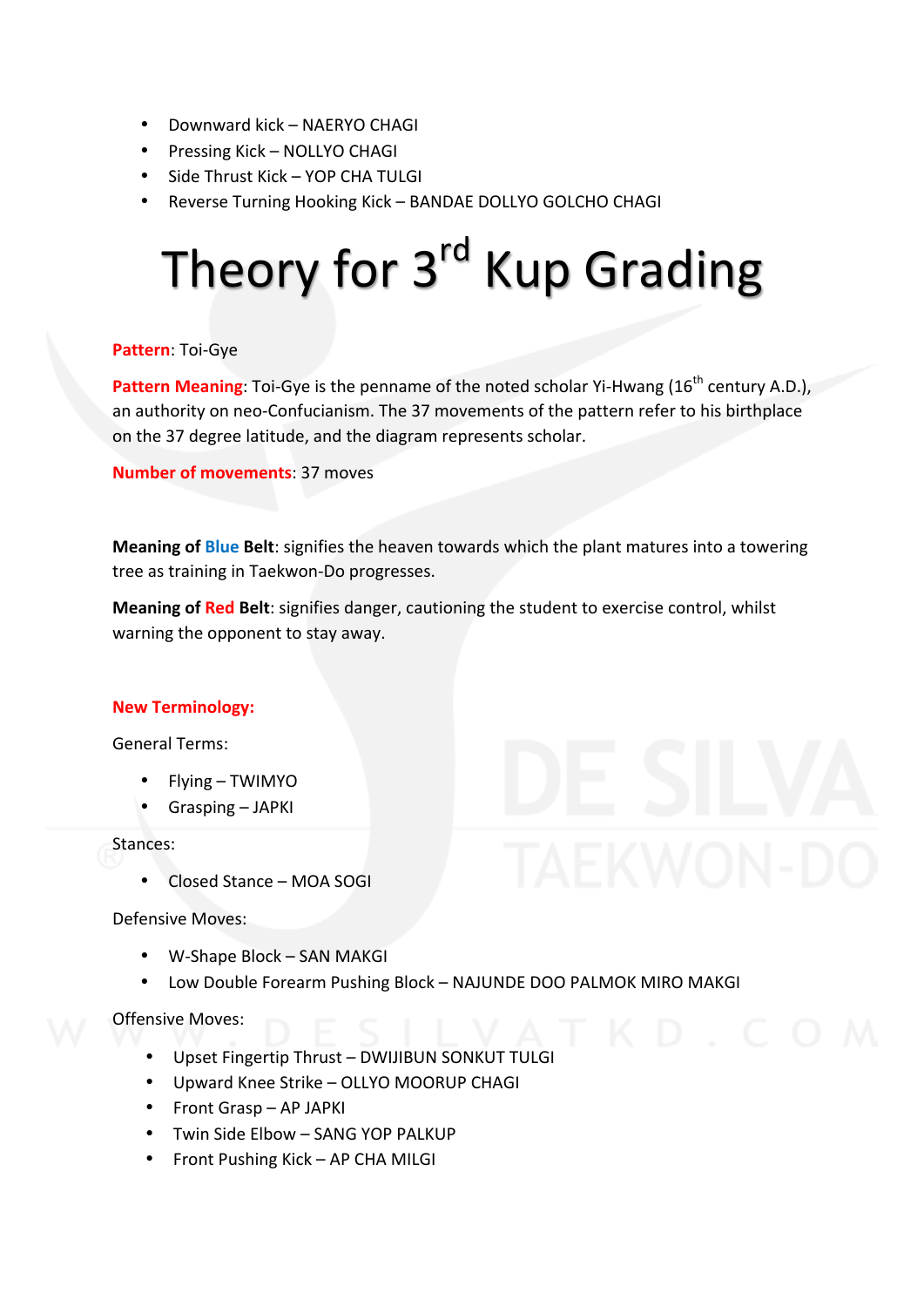### Theory for 2<sup>nd</sup> Kup Grading

### Pattern: Hwa-Rang

Pattern Meaning: Hwa-Rang is named after the Hwa-Rang youth group which originated in the Silla dynasty about 600 A.D. This group eventually became the actual driving force for the unification of the three kingdoms of Korea. The 29 movements refer to the 29<sup>th</sup> infantry division, where Taekwon-Do developed into maturity.

**Number of Movements: 29 moves** 

**Meaning of Red Belt:** signifies danger, cautioning the student to exercise control, whilst warning the opponent to stay away.

**Meaning of Black Belt:** signifies maturity and proficiency in Taekwon-Do. Also indicates the wearer's imperviousness to darkness and fear.

### **New Terminology:**

Parts of the Body:

- Palm SONBADAK
- Instep – BALDUNG
- Reverse Footsword BALDAL DUNG

Stances: 

- Vertical Stance SOOJIK SOGI
- Closed Ready Stance C MOA CHUNBI SOGI C

Defensive Moves:

Palm Pushing Block - SONBADAK MIRO MAKGI

- Downward Knifehand Strike – MAERYO SONKAL TAERIGI
- Upward Punch OLLYO JIRUGI